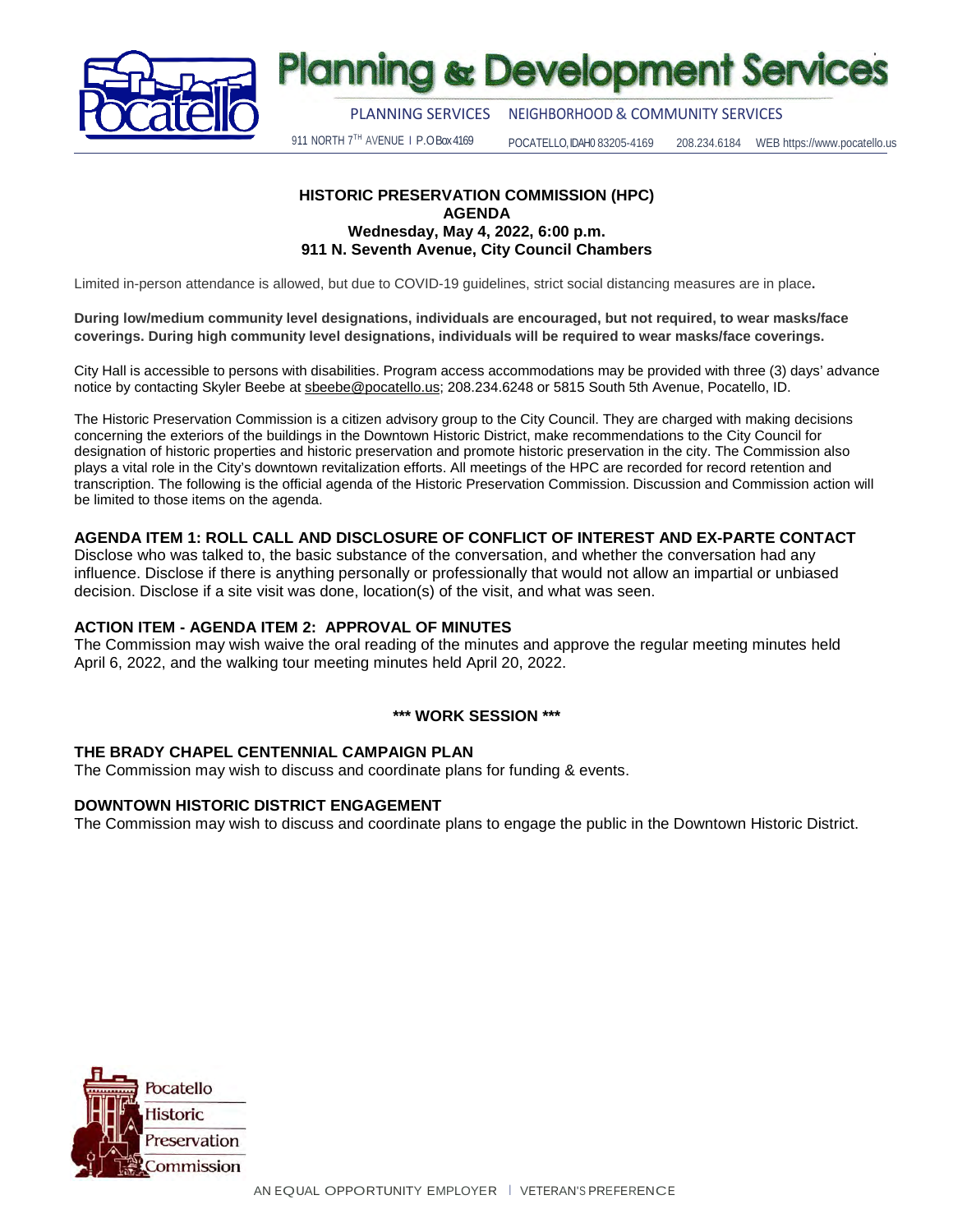The meeting began at 6:00 p.m.

# **AGENDA ITEM #1: ROLL CALL AND DISCLOSURE OF CONFLICT OF INTEREST AND EX-PARTE CONTACT**

Disclose who was talked to, the basic substance of the conversation, and whether the conversation had any influence. Disclose if there is anything personally or professionally that would not allow an impartial or unbiased decision. Disclose if a site visit was done, location(s) of the visit, and what was seen.

**PRESENT:** Tabitha Butler, Denis Clijsters (arrived at 6:02 p.m.), Elizabeth Fore, Cindy Peterson, Josh Pohlman, and Marty Vizcarra. **UNEXCUSED:** Ruta Casabianca.

**STAFF:** Jim Anglesey and Aceline McCulla.

# **AGENDA ITEM #2: APPROVAL OF MINUTES**

The Commission may wish to waive the oral reading of the HPC meeting minutes held March 2, 2022, and the open house minutes held March 16, 2022 and approve the minutes as written.

It was moved by **J. Pohlman** and seconded by **C. Peterson** to approve the minutes as written from March 2 and March 16, 2022. Those in favor: Butler, Clijsters, Fore, Peterson, Pohlman and Vizcarra. Unanimous. Motion carried.

# **AGENDA ITEM #3: CERTIFICATE OF APPROPRIATENESS FILE 22-3**

NeighborWorks Pocatello, represented by Mark Dahlquist, has submitted an application for a certificate of appropriateness to replace the entryway and façade facing W. Clark Street at 206 N. Arthur Avenue.

**Lee Dille**, Architect, representing NeighborWorks Pocatello and **Shawna Engen** of NeighborWorks Pocatello presented five pictures and a drawing to the Commission, these would be included with the minutes, the plan is to have matching windows on either side, the building was remodeled in 1999, and the materials would match this materials prior to the 1999 remodel. This would bring it back to the building façade in 1999. A request to use brick veneer instead of real brick was asked if possible. **Clijsters** stated it was acceptable to use veneer brick.

It was moved by **T. Butler** and seconded by **D. Clijsters** to approve the request from Mark Dahlquist of NeighborWorks Pocatello as presented, finding the application meets the criteria for review as well as all local and national standards, with the conditions listed in the staff report and of the veneer and to authorize the Chair to sign the Certificate of Appropriateness"

# **AGENDA ITEM 4: CERTIFICATE OF APPROPRIATENESS – FILE 22-4**

School District 25, represented by Blaze Signs, has submitted an application for a certificate of appropriateness for signage at 359 N. Main Street.

**Nikki Johnson** of Blaze Signs handed out a picture to the Commission, will be included in the minutes, wants to put the Historic Pocatello High School Indian Head sign at this location and eventually be part of the Relight the Night signage. Courtney of SD#25 stated the school district building would house the sign and a historical plaque would be refurbished so people could read to learn about the historic significance. Courtney will have more narrative to the plaque for the historic purposes, she will take this request to the SD Super Intendent for approval and to complete the project when approved. The Tribe has been included and approved the sign being placed.

HPC Meeting 1.5.2022 Page **1** of **2**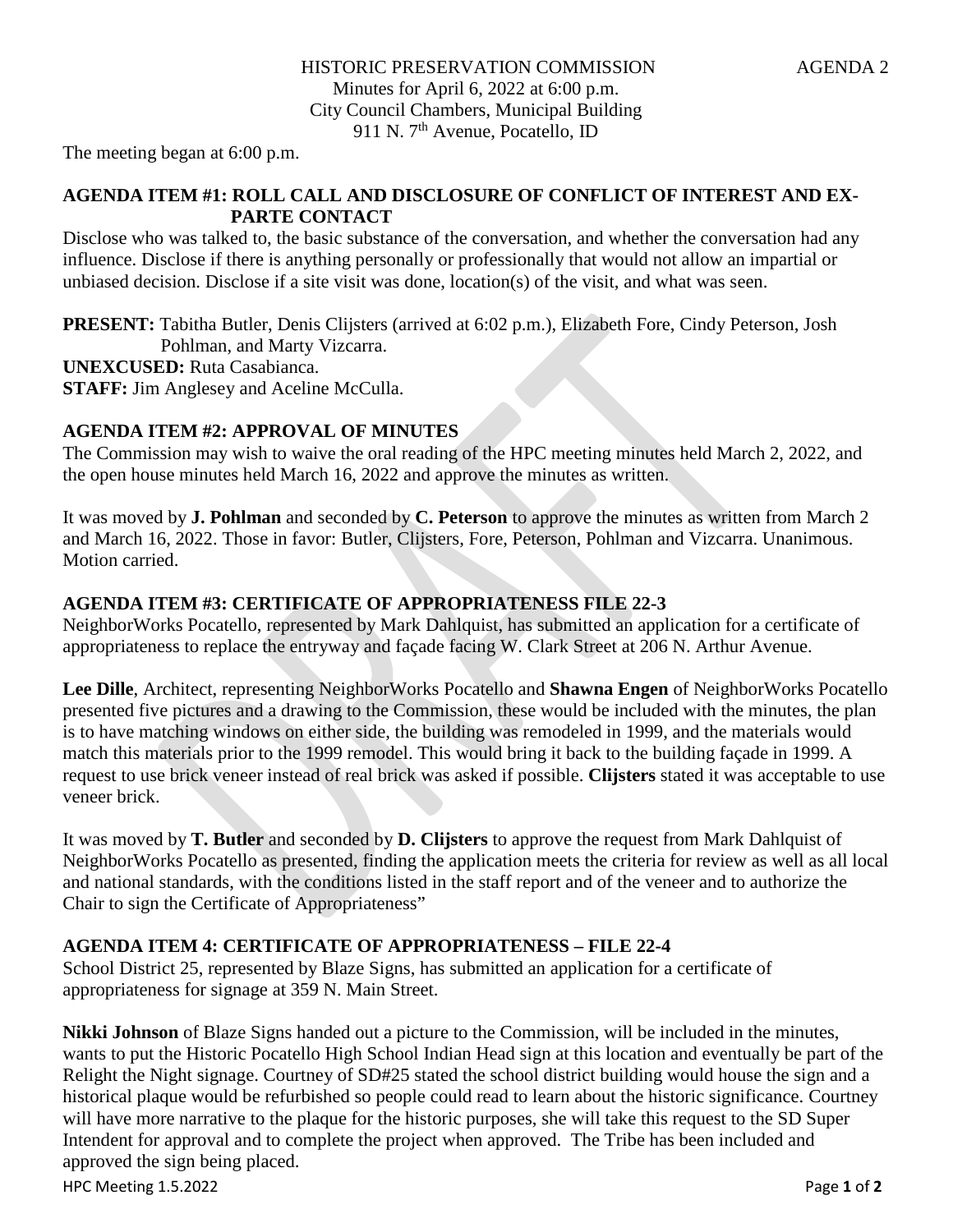**Anglesey** noted the building is not of historic significance.

**Randy Dixon** of Relight the Night noted the sign works, has been stored safely. The old sign walking tour has been building historic signs and have 21 at this time. The sign was placed on PHS in 1951, the sign originally belonged to an oil company prior to that and the sign was offered to PHS when the oil company was being torn down.

It was moved by **C. Peterson** and seconded by **J. Pohlman** to approve the request from School District 25 as presented, finding the application meets the criteria for review as well as all local and national standards, with the conditions listed in the staff report, and to authorize the Chair to sign the Certificate of Appropriateness. Those in favor: Butler, Casabianca, Clijsters, Fore, Peterson, Fore, Pohlman and Vizcarra. Unanimous. Motion carried.

With no other business, **Chair Vizcarra** closed the meeting at 6:42 p.m. and moved the Commission into the work session.

# **\*\*\* WORK SESSION \*\*\***

**Chair Vizcarra** opened the work session at 6:43 p.m.

# **THE BRADY CHAPEL CENTENNIAL CAMPAIGN PLAN**

The Commission may wish to discuss and coordinate plans for funding & events.

Casabianca is the HPC liaison with the Friends of the Brady Chapel (FOBC) it would be discussed at the next meeting.

The HPC would need to coordinate with the FOBC on fundraisers.

The Memorial Day Open House will be discussed at the May meeting.

Add a FOBC liaison update added to the monthly meeting agenda.

FOBC will share booth at the environmental fair on Saturday, April 16. HPC needs to find a 10'x10' canopy for the event.

## **DOWNTOWN HISTORIC DISTRICT ENGAGEMENT**

The Commission may wish to discuss and coordinate plans to engage the public in the Downtown Historic District.

Clijsters will contact Lisa Bryan to arrange a plan, map and schedule of locations by 9 a.m. on April 13.

With no other business, **Chair Vizcarra** closed the work session at 7:24 p.m.

Submitted by: \_\_\_\_\_\_\_\_\_\_\_\_\_\_\_\_\_\_\_\_\_\_\_\_\_\_\_\_\_\_\_\_\_\_\_ Approved on: May 4, 2022

Aceline McCulla, Secretary